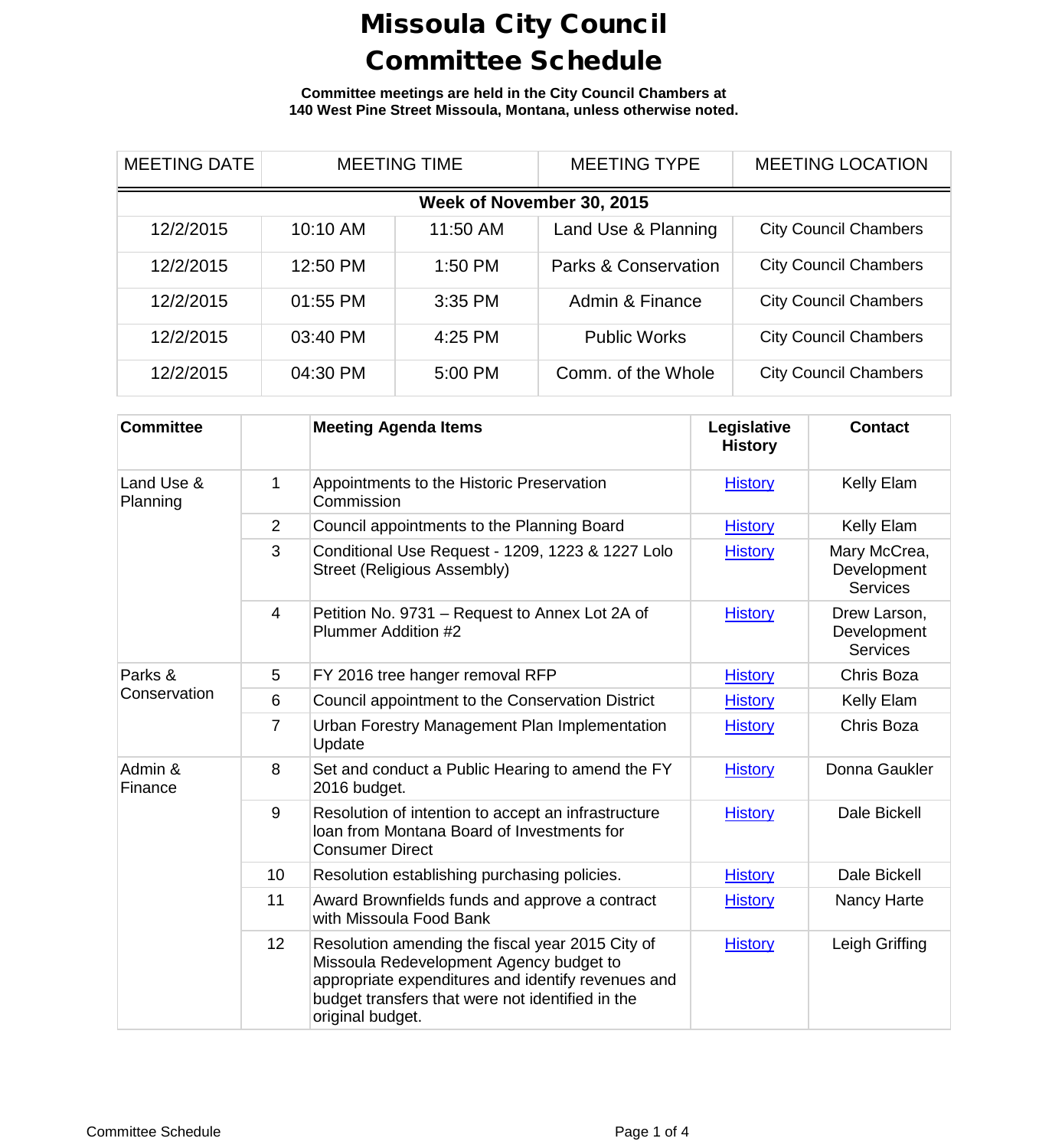**Committee meetings are held in the City Council Chambers at 140 West Pine Street Missoula, Montana, unless otherwise noted.**

| <b>Public Works</b>   | 13 | Addendum to City Hall Janitors Contract for<br><b>Recycling Materials</b>             | <b>History</b> | Jack Stucky                                                       |
|-----------------------|----|---------------------------------------------------------------------------------------|----------------|-------------------------------------------------------------------|
|                       | 14 | Montana Department of Transportation Proposed<br>Reserve Street Bridge Safety Barrier | <b>History</b> | Kevin Slovarp,<br>P.E., City Engineer                             |
|                       | 15 | Missoula College Public Improvements                                                  | <b>History</b> | Kevin Slovarp,<br>Development<br><b>Services City</b><br>Engineer |
| Comm. of the<br>Whole | 16 | <b>Mountain Water Acquisition Update</b>                                              | <b>History</b> | Bryan von<br>Lossberg                                             |

*The following items have been referred to City Council committees, but the committees will not discuss them in the coming week:*

| <b>Committee</b>      |                | <b>Held Meeting Agenda Items</b>                                                                                                                                                       | Legislative<br><b>History</b> | <b>Contact</b>        |
|-----------------------|----------------|----------------------------------------------------------------------------------------------------------------------------------------------------------------------------------------|-------------------------------|-----------------------|
| Admin &<br>Finance    | 1              | Jail Diversion Master Plan update                                                                                                                                                      | <b>History</b>                | <b>Emily Bentley</b>  |
|                       | $\overline{2}$ | FY2016 Capital Improvement Program Budget                                                                                                                                              | <b>History</b>                | Leigh Griffing        |
|                       | 3              | Journal vouchers                                                                                                                                                                       | <b>History</b>                | Leigh Griffing        |
|                       | 4              | Budget transfers.                                                                                                                                                                      | <b>History</b>                | Leigh Griffing        |
|                       | 5              | Contract for the HOME Investment Partnership<br>Program                                                                                                                                | <b>History</b>                | Nancy Harte           |
|                       | 6              | Pooled special sidewalk, curb, gutter and alley<br>approach bonds (approximately \$542,000), Series<br>2015.                                                                           | <b>History</b>                | Leigh Griffing        |
|                       | $\overline{7}$ | <b>Reimbursement Resolution</b>                                                                                                                                                        | <b>History</b>                | Leigh Griffing        |
| Parks &               | 8              | Council appointment to the Energy & Climate Team                                                                                                                                       | <b>History</b>                | Kelly Elam            |
| Conservation          | 9              | Urban Forest Management Plan Update                                                                                                                                                    | <b>History</b>                | Chris Boza            |
| Comm. of the<br>Whole | 10             | Missoula Downtown Master Plan Implementation<br><b>Committee Update</b>                                                                                                                | <b>History</b>                | Bryan von Lossberg    |
|                       | 11             | Update from Missoula Economic Partnership, Jen<br>Ewan                                                                                                                                 | <b>History</b>                | <b>Marilyn Marler</b> |
|                       | 12             | Updates from Council representatives on the Health<br>Board, Community Forum, Transportation Policy<br>Coordinating Committee, other boards and<br>commissions as necessary. (Ongoing) | <b>History</b>                | <b>Marilyn Marler</b> |
|                       | 13             | Update from Missoula Economic Partnership<br>President/CEO James Grunke                                                                                                                | <b>History</b>                | Marilyn Marler        |
|                       | 14             | <b>Broadband RFP</b>                                                                                                                                                                   | <b>History</b>                | Bryan von Lossberg    |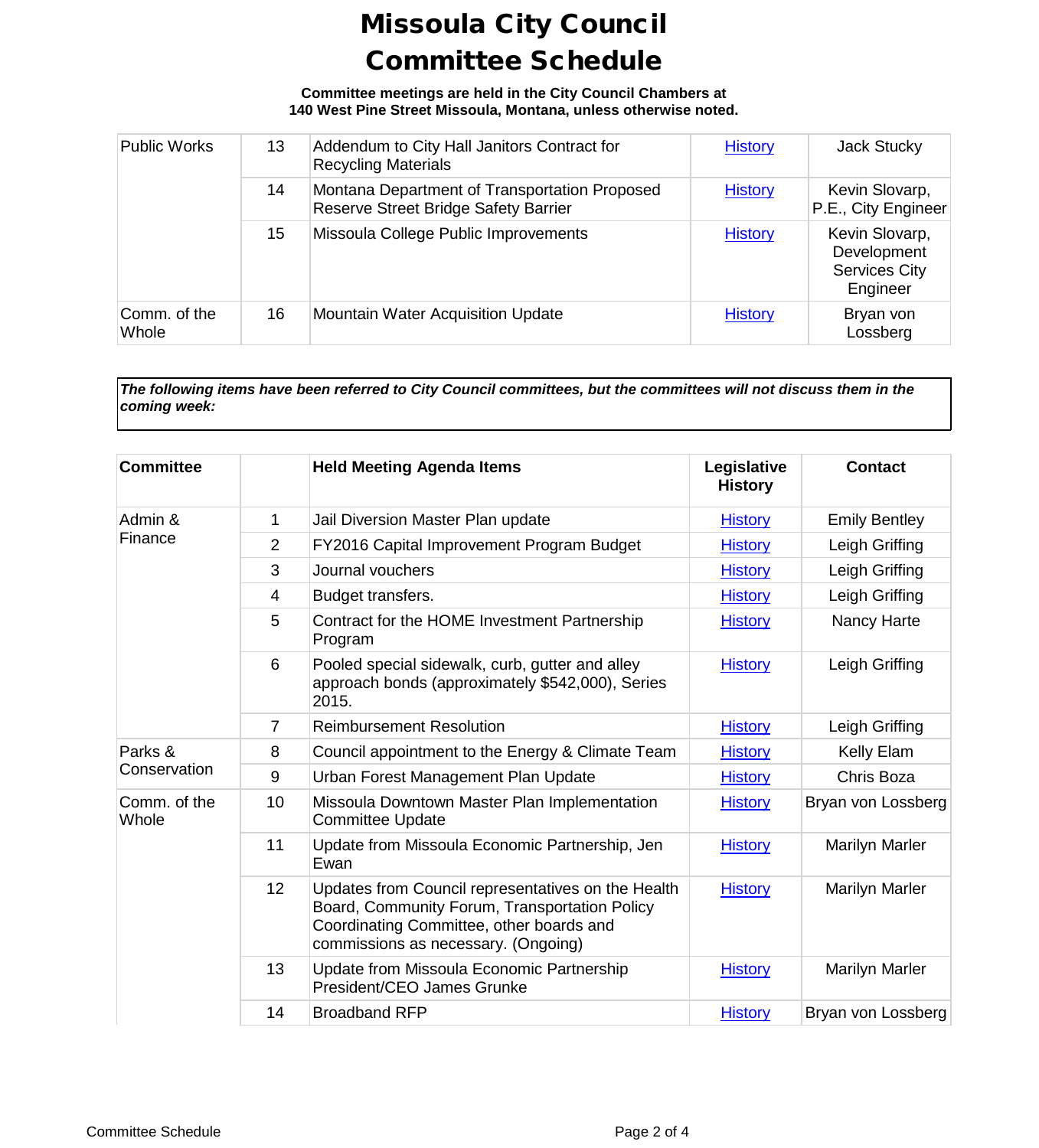**Committee meetings are held in the City Council Chambers at 140 West Pine Street Missoula, Montana, unless otherwise noted.**

|                         | 15 | Bi-annual meeting with the Chamber of Commerce                                                                                       | <b>History</b> | <b>Marilyn Marler</b>                                              |
|-------------------------|----|--------------------------------------------------------------------------------------------------------------------------------------|----------------|--------------------------------------------------------------------|
|                         | 16 | Community Based Organizations in the Budget<br>Process                                                                               | <b>History</b> | Marilyn Marler                                                     |
|                         | 17 | Review membership in Alliance for Innovation                                                                                         | <b>History</b> | Marty Rehbein, City<br><b>Clerk</b>                                |
| Land Use &<br>Planning  | 18 | Council appointment to the Planning Board                                                                                            | <b>History</b> | Kelly Elam                                                         |
|                         | 19 | Annexation, (see separate list at City Clerk's Office<br>for pending annexations) (Ongoing in committee)                             | <b>History</b> | Marty Rehbein                                                      |
|                         | 20 | Discussion of City planning issues with members of<br>the Planning Board.                                                            | <b>History</b> | Jason Wiener                                                       |
|                         | 21 | Adopt new floodplain ordinance                                                                                                       | <b>History</b> | Gregg Wood                                                         |
|                         | 22 | Adopt broadband standards for the City of Missoula                                                                                   | <b>History</b> | Brian von Lossberg                                                 |
|                         | 23 | Conditional Use request for 1610 Russell St.                                                                                         | <b>History</b> | <b>Ben Brewer</b>                                                  |
| Pub. Safety &<br>Health | 24 | Domestic and sexual violence prevention update                                                                                       | <b>History</b> | <b>Kelly McGuire</b>                                               |
| Pub. Safety &<br>Health | 25 | Update Chapter 10. 20.310 pertaining to electronic<br>device use while operating a vehicle or bicycle (the<br>cell phone ordinance). | <b>History</b> | Jordan Hess                                                        |
|                         | 26 | Background Checks on Gun Sales and Transfers                                                                                         | <b>History</b> | Bryan von<br>Lossberg, Marilyn<br>Marler & Emily<br><b>Bentley</b> |
|                         | 27 | Missoula Aging Services, Initiatives and Services -<br>Susan Kohler                                                                  | <b>History</b> | Jon Wilkins                                                        |
|                         | 28 | <b>Review Fireworks Ban Enforcement</b>                                                                                              | <b>History</b> |                                                                    |
|                         | 29 | Fire Department update.                                                                                                              | <b>History</b> | Jason Diehl                                                        |
|                         | 30 | Safety aspects of management of the urban deer<br>population in the city of Missoula.                                                | <b>History</b> | Dick Haines, Jon<br><b>Wilkins</b>                                 |
|                         | 31 | Discussion with Crime Victim Advocate Office.                                                                                        | <b>History</b> | Jon Wilkins                                                        |
|                         | 32 | Air quality issues related to railroad operations in<br>and through Missoula.                                                        | <b>History</b> | Dave Strohmaier                                                    |
|                         | 33 | Missoula City/County Animal Control Update                                                                                           | <b>History</b> | Jeff Darrah                                                        |
|                         | 34 | Review referrals held in committee for removal                                                                                       | <b>History</b> | Marty Rehbein                                                      |
|                         | 35 | Police Department update.                                                                                                            | <b>History</b> | Mike Brady                                                         |
|                         | 36 | Health Department (Animal Control) update.                                                                                           | <b>History</b> | Ellen Leahy                                                        |
| <b>Public Works</b>     | 37 | Ordinance amending Chapter12.22 - Parking<br><b>Facilities</b>                                                                       | <b>History</b> | Doug Harby                                                         |
|                         | 38 | Joint Trenching Agreement between utilities and City<br>of Missoula                                                                  | <b>History</b> | Caitlin Copple &<br>Jason Wiener                                   |
|                         | 39 | Review fence regulations                                                                                                             | <b>History</b> | Jason Wiener                                                       |